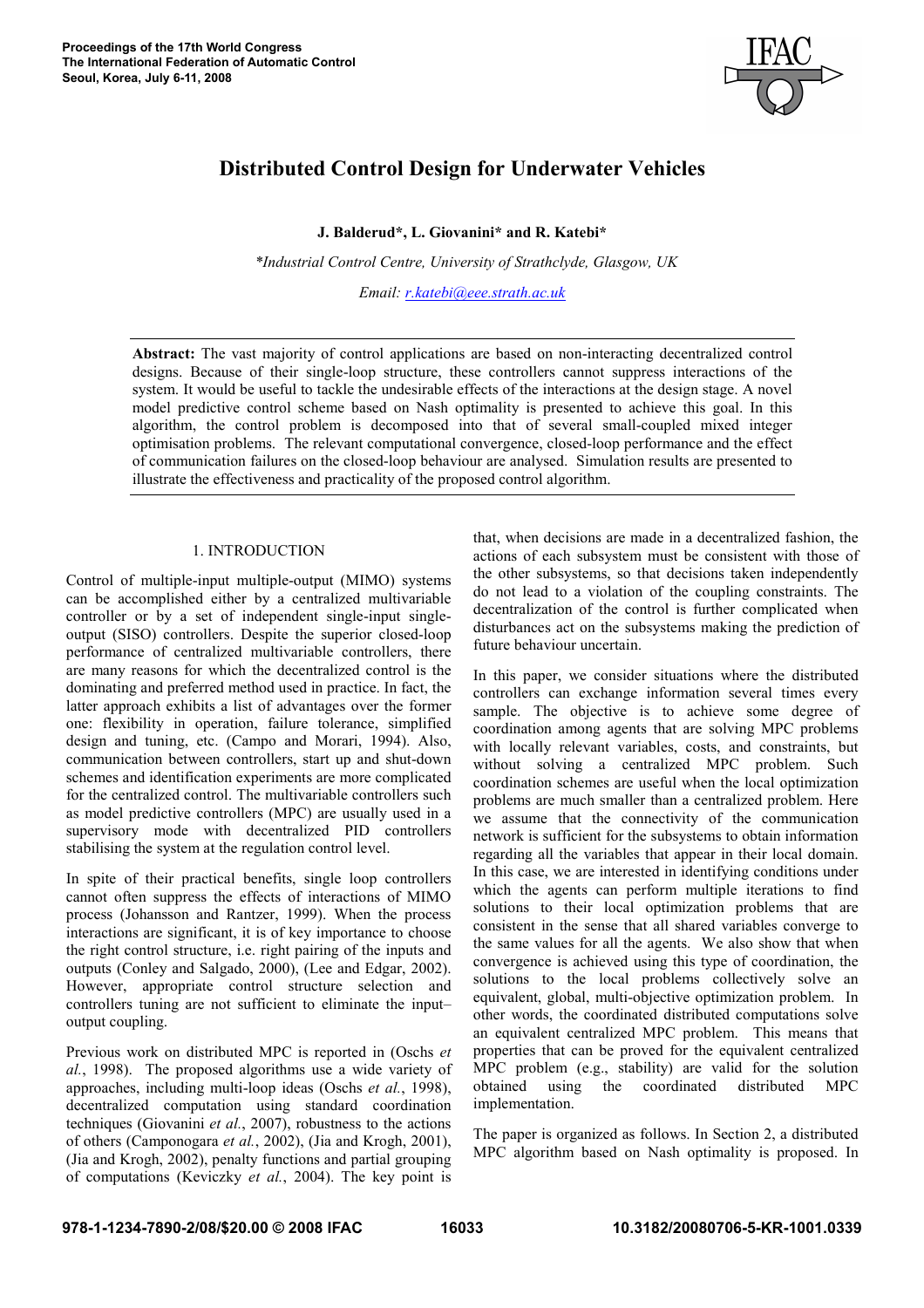Section 3, the convergence condition of the distributed predictive control algorithm for linear models is analysed. The nominal stability and the performance deviation under communication failure are analysed in Sections 4. A simulation example is provided to demonstrate the efficiency of the distributed MPC algorithm in Section 5. Conclusions are given in Section 6.

#### 2. DISTRIBUTED MODEL PREDICTIVE CONTROL

MPC is formulated here as resolving an on-line open-loop optimal control problem in a moving horizon style. At decision instant *k*, the controller samples the state of the system  $x(k)$  and then solves an optimization problem of the following form to find the control action:

$$
\min_{U(k)} \frac{1}{2} (X(k)_{ref} - X(k))^T Q(X(k)_{ref} - X(k)) + \frac{1}{2} U(k)^T R U(k)
$$
  
s.t.  $X(k) = Gx(k) + HU(k)$  and  $TU(k) \le b$ 

where the state, input and output predicted trajectories are given by

$$
X(k) = \left\{ x(k, k) \cdots x(k + n_p, k) \right\},
$$
  
\n
$$
X_{ref}(k) = \left\{ x_{ref}(k, k) \cdots x_{ref}(k + n_p, k) \right\}
$$
  
\n
$$
U(k) = \left\{ u(k, k) \cdots u(k + n_c, k) \right\}
$$

G and H are the observability and Hankel matrices of the system and  $n_e \leq n_n$ . The variables  $x(k+i, k)$ ,  $x_{ref}(k+i, k)$  and  $u(k+i, k)$  are, respectively, the predicted state, the reference state, and the predicted control at time *k*+*i* based on the information available at time *k* and the global system model:

$$
x(k+1) = Ax(k) + Bu(k),
$$
  
\n
$$
y(k) = Cx(k),
$$
 2

where  $u \in R^{n_u}$ ,  $x \in R^{n_x}$  and  $y \in R^{n_y}$ .

The centralised MPC control problem, described by (1) can be converted into a decentralised MPC control problem (Giovanini *et al.*, 2007) by decomposing the system into a number of smaller-scale MPC control problems that are subsequently solved in an iterative manner. Necessary for this approach is the existence of a communication network over which the decentralised MPC controller can communicate and coordinate their actions. The following assumptions are also necessary:

- 1. The local states of each subsystem  $x<sub>l</sub>(k)$  are accessible,<br>2. The controller agents communication is synchronous
- The controller agents communication is synchronous,

3. Controllers can communicate several times within a sampling time interval.

This set of assumptions is not restrictive. In fact, if the local states are not accessible they can be estimated from local outputs  $y_l(k)$  and the control inputs using a Kalman filter. The assumptions 2 and 3 are also valid since in most control problems, the sampling time interval is longer than the computational and the communication times.

The first step in the development of a decentralised MPC control is to approximate the cost function as,

$$
J(X(k),U(k)) \approx \sum_{l=1}^{n_a} \beta_l J_l(X(k),U_{i \in Q}(k),U_{i \in I-\mathcal{Q}}(k))
$$
 3

where  $\beta_1 \cdots \beta_{n_a}$  is a set of weights that satisfy  $\beta_i \ge 0$ . The notation  $U_i(k)$  denotes  $U_i(k) = [u_i(k, k) \cdots u_i(k + n_e, k)]^T$ , where the notation  $u_i(k)$  refers to the i<sup>th</sup> system input. The set  $\mathcal I$  is assumed to be such that  $U(k) = U_{i \in I}(k)$  whilst the intersections of the sub-sets  $\mathcal{L}_1 \cdots \mathcal{L}_{n_a} \in \mathcal{I}$  are assumed to be empty sets. Note that (3) correspond to a multi-objective description of the original problem (Chankong and Haimes, 1983), where the weights  $\beta_l$  are employed to define the influence of each local performance index  $J_l$  on the optimization problem. Using the approximations from above  $n_a$  coupled optimisation problems are formed,

$$
\min_{U_{ieG}(k)} J_{l}\left(X(k), U_{ieG}(k), U_{ieT-G}(k)\right) \quad l = 1, ..., n_{a}
$$
\n  
\n
$$
s.t. \quad X(k) = Gx(k) + HU(k) \text{ and } T_{l}U_{ieG}(k) \leq b_{l}
$$

in which  $U_{i \in I - Q}(k)$  are assumed known. The optimisation problem has now been transformed into a dynamic game of *a n* agents, where each agent searches for optimal decisions in response to the decision of others. Therefore, the behaviour of the global system will emerge from the iterative solution of the  $n_a$  coupled optimization problems. The goals of the decomposition are to reduce the complexity of the optimization problem by ensuring that each sub-problem in (4) is smaller than the overall problem. The price paid to simplify the optimisation problem is the requirement to calculate the interconnection between the sub-problems, which can be solved by means of *Nash optimality* concept (Nash, 1951).

Definition 1: A group of control decisions  $U(k) = \left\{ U_{i \in \Delta}(k) \cdots U_{i \in \Delta_{n}}(k) \right\}$  is said to be Nash optimal if

$$
J_{l}\left(X(k),U_{_{ic\zeta}}^{q}(k),U_{_{ic\zeta-\zeta}}^{q}(k)\right)\leq J_{l}\left(X(k),U_{_{ic\zeta}}^{q-1}(k),U_{_{ic\zeta-\zeta}}^{q-1}(k)\right)\ \ l=1,\ldots,n_{a} \qquad \qquad 5
$$

If the Nash optimal solution is achieved, each sub problem does not change its control decision  $U_{i \in \mathcal{Q}}(k)$  because it has achieved the locally optimal objective under the above conditions; otherwise, the local performance index will degrade. Each subsystem optimizes its objective function using its own control decision assuming that other subsystems' solutions are known and optimal. So, if condition is satisfied, the whole system has arrived at an equilibrium point (attractor) in the coupling decision process.

Since the mutual communication and the information exchange are adequately taken into account, each subsystem solves its local optimization problem if the other subsystems' optimal solutions are known. Then, each agent compares the newly optimal solution with that obtained in the previous iteration and checks if the terminal condition is satisfied. If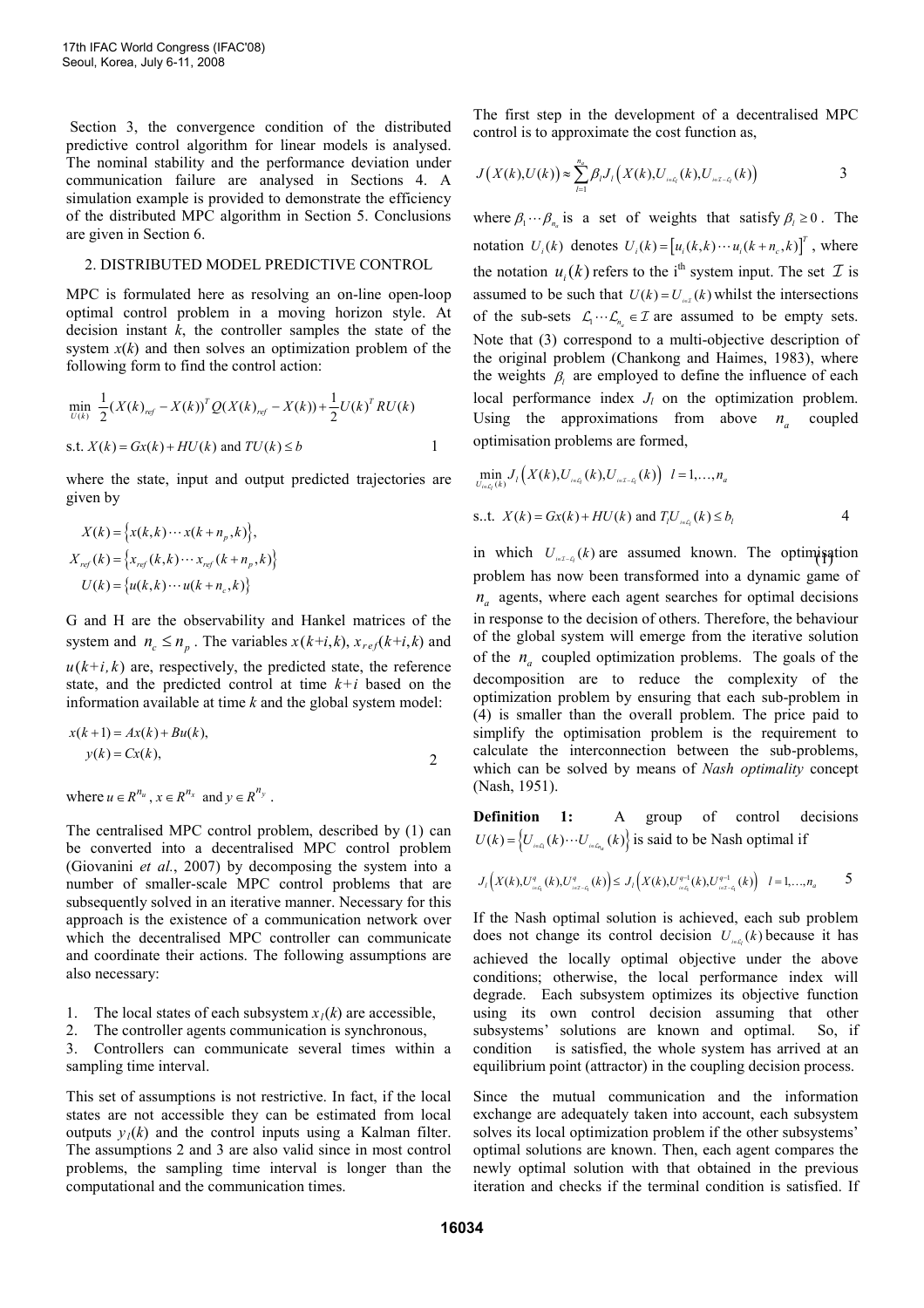the algorithm is convergent, all the terminal conditions of the *a n* agents will be satisfied, and the whole system will arrive at Nash equilibrium at this time. The sub-problems (4) can be solved using an iterative algorithm. As the controllers do the best for themselves by solving their problems in response to the decisions of the others, their iterative search for solutions give rise to a dynamic game. Therefore, in this scenario two fundamental questions naturally arise: the behaviour of each agent's iteration process during the negotiation process and the location and number of attractors of the decentralized problem.

### 3. CONVERGENCE ANALYSIS

To study the convergence properties of the proposed method, the centralised MPC problem is written in a form where the equality constraints have been eliminated, i.e

$$
\min_{U(k)} \frac{1}{2} U(k)^T M U(k) + f^T U(k)
$$
  
s.t.  $TU(k) \le b$  6

$$
\text{wehere } M = \left(H^T Q H + R\right) \text{ and } f^T = -\left(X(k)_{ref} - Gx(k)\right)^T Q G \ .
$$

Now, in order to ensure that the proposed decentralised algorithm converges to the solution of the centralised problem, defined by (13), each of the sub-problems should inherit the following structure,

$$
\min_{U_{i\in \mathcal{L}_l}(k)} \frac{1}{2} U_{i\in \mathcal{L}_l}^T M_{\{i\in \mathcal{L}_l, j\in \mathcal{L}_l\}} U_{i\in \mathcal{L}_l} + \alpha f_{\{i\in \mathcal{L}_l\}}^T U_{i\in \mathcal{L}_l} + \alpha U_{i\in \mathcal{I}-\mathcal{L}_l}^T M_{\{i\in \mathcal{I}-\mathcal{L}_l, j\in \mathcal{L}_l\}} U_{i\in \mathcal{L}_l}
$$
\ns.t.  $T_{\{i\in \mathcal{K}_l, j\in \mathcal{L}_l\}} U_{i\in \mathcal{L}_l} (k) \leq b_{\{i\in \mathcal{K}_l\}}$  for  $l = 1, ..., n_a$ 

where the time index k is dropped for clarity of presentation and the matrix-vector notation  $A_{\mu \in \mathcal{M}, j \in \mathcal{N}}$  denotes a matrix formed from the  $M$ rows and  $N$  columns of the general matrix *A* and where the parameter  $\alpha$  is a positive scalar. Note that the constrained optimal solution to the subproblems satisfies the following first order optimality conditions,

$$
U_{i\in \mathcal{L}_l}(k) = -\Big(M_{\{i\in \mathcal{L}_l, j\in \mathcal{L}_l\}}\Big)^{-1}\Big(\alpha f_{\{i\in \mathcal{L}_l\}} + \alpha M_{\{i\in \mathcal{I}-\mathcal{L}_l, j\in \mathcal{L}_l\}}^T U_{i\in \mathcal{I}-\mathcal{L}_l}(k) + \alpha T_{\{i\in \mathcal{K}_l, j\in \mathcal{L}_l\}}^T \lambda_l\Big), \quad 8
$$
  

$$
0 = \Lambda_l \Big(T_{\{i\in \mathcal{K}_l, j\in \mathcal{L}_l\}} U_{i\in \mathcal{L}_l}(k) - b_{\{i\in \mathcal{K}_l\}}\Big) \text{ for } l = 1, \ldots, n_a
$$

where  $\Lambda_i$  is a diagonal representation of the vector  $\lambda_i$ , and where  $\lambda_l$  is a set of Lagrange multipliers. Using (8), the proposed iterative algorithm can be expressed in terms of a centralised constrained difference equation,

$$
U^{q}(k) = -\tilde{M}^{-1}\Big(\alpha f + \Big(\alpha M - \tilde{M}\Big)U^{q-1}(k) + \alpha T^{T}\lambda^{q}\Big),
$$
  
0 =  $\Lambda^{q}\Big(TU^{q}(k) - b\Big)$ 

where matrix  $\tilde{M}$  is a block-diagonal matrix of matrices. The sub-problems are unconstrained, i.e. if the matrix *T* and the vector *b* are empty, it is trivial to show that the decentralised algorithm, expressed by (16), converges to the solution of the centralised MPC problem. This follows by rewriting as:

$$
U^q(k) = -\tilde{M}^{-1}\left(\alpha f \left. \left. + \left(\alpha M - \tilde{M}\right) U^{q-1}(k)\right.\right) = (I - \alpha \tilde{M}^{-1}M)U^{q-1}(k) - \alpha \tilde{M}^{-1}f \right. \qquad 10
$$

Thus by making the scalar parameter  $\alpha$  sufficiently small the system converges to a steady state condition, given by,

$$
U^{ss}(k) = -M^{-1}f
$$

which corresponds to the unconstrained solution of (1).

In the presence of constraints, it is slightly more complicated to derive the conditions under which the decentralised algorithm converges to the solution of the centralised MPC problem. In order to show that the algorithm indeed converge it will be shown that each iteration decreases the value of the global cost function, i.e. that the iteration satisfies the following condition,

$$
\left(\frac{1}{2}U^{q}^{T}MU^{q} + f^{T}U^{q}\right) - \left(\frac{1}{2}U^{q-1}^{T}MU^{q-1} + f^{T}U^{q-1}\right) \leq 0
$$
 12

By substituting  $U^q(k)$  in (9), the following expression can be obtained:

$$
\left(\frac{1}{2}U^{q^T}MU^q + f^T U^q\right) - \left(\frac{1}{2}U^{q^{-1T}}MU^{q^{-1}} + f^T U^{q^{-1}}\right) =
$$
\n
$$
- \alpha \frac{1}{2} \left(MU^{q^{-1}} + f + T^T \lambda^q\right)^T M_1 \left(MU^{q^{-1}} + f + T^T \lambda^q\right) - \alpha \frac{1}{2} \left(MU^{q^{-1}} + f\right)^T \tilde{M}^{-1} \left(MU^{q^{-1}} + f\right)
$$
\n
$$
+ \alpha \frac{1}{2} \left(T^T \lambda^q\right)^T \tilde{M}^{-1} \left(T^T \lambda^q\right)
$$

where

$$
M_1 = \tilde{M}^{-1} - \alpha \tilde{M}^{-1} M \tilde{M}^{-1} = \tilde{M}^{-1/2} \left( I - \alpha \tilde{M}^{-1/2} M \tilde{M}^{-1/2} \right) \tilde{M}^{-1/2} .
$$

Consequently, if the parameter  $\alpha$  is made sufficiently small such that the matrix  $M_1 \succ 0$  and if the term  $\alpha$ 1/2 $(T^T \lambda^q)$ <sup>T</sup>  $\tilde{M}^{-1}(T^T \lambda^q)$  is smaller than the other right handside terms the whole of the right-hand side of (13) evaluates to a negative value, which means that the global cost-function decreases at each iteration. To prove that the term  $\alpha$ 1/2 $(T^T \lambda^q)$ <sup>T</sup>  $\tilde{M}^{-1}(T^T \lambda^q)$  is smaller than the other right-hand side terms the  $n_a$  decentralised problems are expressed as a centralised problem,

$$
\min_{U^q(k)} \frac{1}{2} U^q(k)^T \tilde{M} U^q(k) + \alpha f^T U^q(k) + \alpha U^{q-1}(k)^T (\alpha M - \tilde{M}) U^q(k)
$$
\ns.t.

\n
$$
TU^q(k) \leq b
$$
\n14

The solution to the problem described by (14) is given by (7), which when inserted into the cost-function gives the following optimal cost value,

$$
\min_{U^q(k)} \frac{1}{2} U^{qT} \tilde{M} U^q(k) + \alpha f^T U^q + \alpha U^{q-1T} (\alpha M - \tilde{M}) U^q =
$$
\n
$$
- \frac{1}{2} ((\alpha M - \tilde{M}) U^q + \alpha f)^T \tilde{M}^{-1} ((\alpha M - \tilde{M}) U^q + \alpha f) + \frac{1}{2} \alpha^2 (T^T \lambda^q)^T \tilde{M}^{-1} (T^T \lambda^q)
$$

By assuming that  $U^{q-1}(k)$  is feasible with respect to the constraints (which it is, provided that  $U^0(k)$  is feasible) the optimal cost-function value at iteration *q* must be less than or equal to the value of the cost function when  $U^q(k)$  is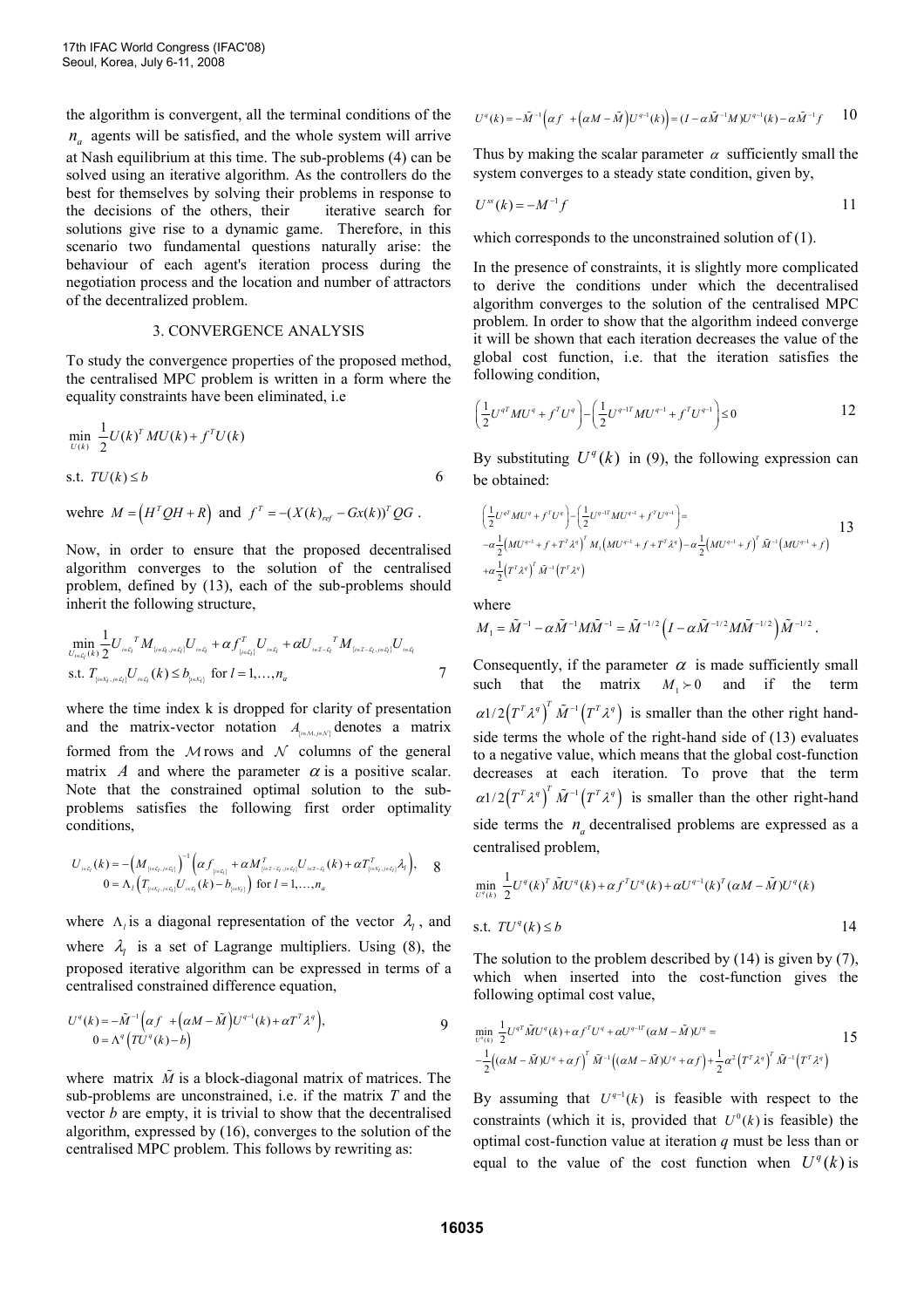replaced by  $U^{q-1}(k)$ . This subsequently leads to the following inequality condition,

$$
\alpha^2 \left(T^T \lambda^q\right)^T \tilde{M}^{-1} \left(T^T \lambda^q\right) \le \frac{1}{2} \left((\alpha M - \tilde{M}) U^q + \alpha f\right)^T \tilde{M}^{-1} \left((\alpha M - \tilde{M}) U^q + \alpha f\right)
$$
  
+ 
$$
U^{q-1} \tilde{M} U^{q-1} + U^{q-1} \left((\alpha M - \tilde{M}) U^{q-1} + \alpha f\right) \le 16
$$
  

$$
\left(\tilde{M}^{-1} (\alpha M - \tilde{M}) U^q + \alpha \tilde{M}^{-1} f + U^q\right)^T \tilde{M} \left(\tilde{M}^{-1} (\alpha M - \tilde{M}) U^q + \alpha \tilde{M}^{-1} f + U^q\right) \le
$$
  

$$
\alpha^2 \left(M U^q + f\right)^T \tilde{M}^{-1} \left(M U^q + f\right)
$$

Since, according to the above, the term  $(T^T \lambda^q)^\text{T} \tilde{M}^{-1} (T^T \lambda^q)$ is always less than the term  $\left(MU^{q-1}(k)+f\right)^T \tilde{M}^{-1}\left(MU^{q-1}(k)+f\right)$  it follows that the right hand side of (16) is negative definite. This, in turn, means that if the scalar parameter  $\alpha$  is small enough the decentralised algorithm converges to the solution of the centralised MPC control problem.

#### 4. COMMUNICATION FAILURES

The proposed controllers use the communication network to coordinate each other to accomplish the control objectives. To study this problem, the failures in the communication system are modelled introducing two matrices:

The *connection matrix* E, defined by

$$
E = \left[ e_{ij} \right], \quad i, j = 1, \dots, n_a \tag{17}
$$

which characterises the communication structure of the system. An element  $e_{ij} = 1$  indicates connection between *i* and *j* subsystems, while  $e_{ij} = 0$  shows no connection between these agents.

The *communication failure matrix* T, defined by

$$
T = \begin{bmatrix} t_{jj} \end{bmatrix}, \quad j = 1, \dots, n_a
$$

models the communication failures. An element  $t_{ii} = 1$ corresponds to a perfect communication between agents *i* and *j*, while  $t_{ij} = 0$  corresponds to a communication failure between these agents. A failure between agents *i* and *j* at a given sample is represented with the transition from  $1 \rightarrow 0$  of the corresponding element  $t_{ij}$  of T.

With these preliminaries, the prediction model under the communication failure at time instant *k* can be rewritten as follows

$$
X(k) = GETx(k) + HETU(k).
$$

Then, the control action of the entire system is given by

$$
U^{q}(k) = K_0 E T U^{q-1}(k) + K_1 E T x(k) \quad q > 1.
$$

At each sample, the system states  $x(k)$  are known in advance and remain constant during the iterations, thus any change of the communication structure during the iterations does not modify this term. Then, the convergence of decentralised control scheme under the communication failure is determined by

$$
\rho\big(K_0 E T\big)\big\|_1 \le 1. \tag{21}
$$

Under communication failure, each agent cannot exchange information properly. In the extreme case  $ET = 0$ , the convergence condition (21) is always satisfied, and this situation corresponds to the fully decentralized control architecture where the convergence and stability depends on the structure selection.

Once the convergence of iterates can be guaranteed, the next issue to be addressed is the effect of the communication failures on the closed-loop stability. In order to establish the effect of communication failures on the closed-loop system, the control action is given by

$$
U(k) = (I - K_0 ET)^{-1} K_1 ETx(k) = K_f x(k)
$$

leading to the closed-loop system

 $\parallel$ 

$$
x(k+1) = \left(A - BLK_f\right)x(k) \tag{23}
$$

The stability of the closed-loop system under communication failures is determined by

$$
\left| \text{eig}\left(A - BI(I - K_0 ET)^{-1} K_1 ET\right) \right| < 1. \tag{24}
$$

Under the communication failure, each agent cannot exchange information properly therefore, the stability of the closed-loop system will depend on the dynamic characteristics of the interactions between subsystems. In the extreme case  $ET = 0$ , the stability condition is always satisfied corresponding to the full decentralized architecture.

Finally, the effect of communication failures on the closedloop performance is analysed. Under the communication failure, each controller cannot exchange information properly, leading to a deterioration of the closed-loop performance. The magnitude of the degradation depends on the effect of the failure on the system, which is given by

$$
\tilde{J}(k) \le \left(1 + \frac{\|W(k)\|}{\text{eig}_m(F)}\right) J^*(k) \tag{25}
$$

where  $J^*(k)$  is the optimal performance without failures,  $eig<sub>m</sub>(F)$  denotes the minimal eigenvalue of

$$
F = (K_1^{-1}(I - K_0) - H)^T Q(K_1^{-1}(I - K_0) - H) + R, \qquad 26
$$

and

$$
W(k) = S^{T}(k) (H^{T}QH + R)S(k),
$$
  
\n
$$
S(k) = 2I - [I + (I - K_{0})^{-1} (I + K_{0} - 2K_{0}ET)]^{-1}.
$$

Proof. See (Giovanini and Balderud, 2006).

The magnitude of the closed-loop performance degradation is quantified by W(k) while an estimation of fault-free performance is provided by  $eig_m(F)$ . In the extreme case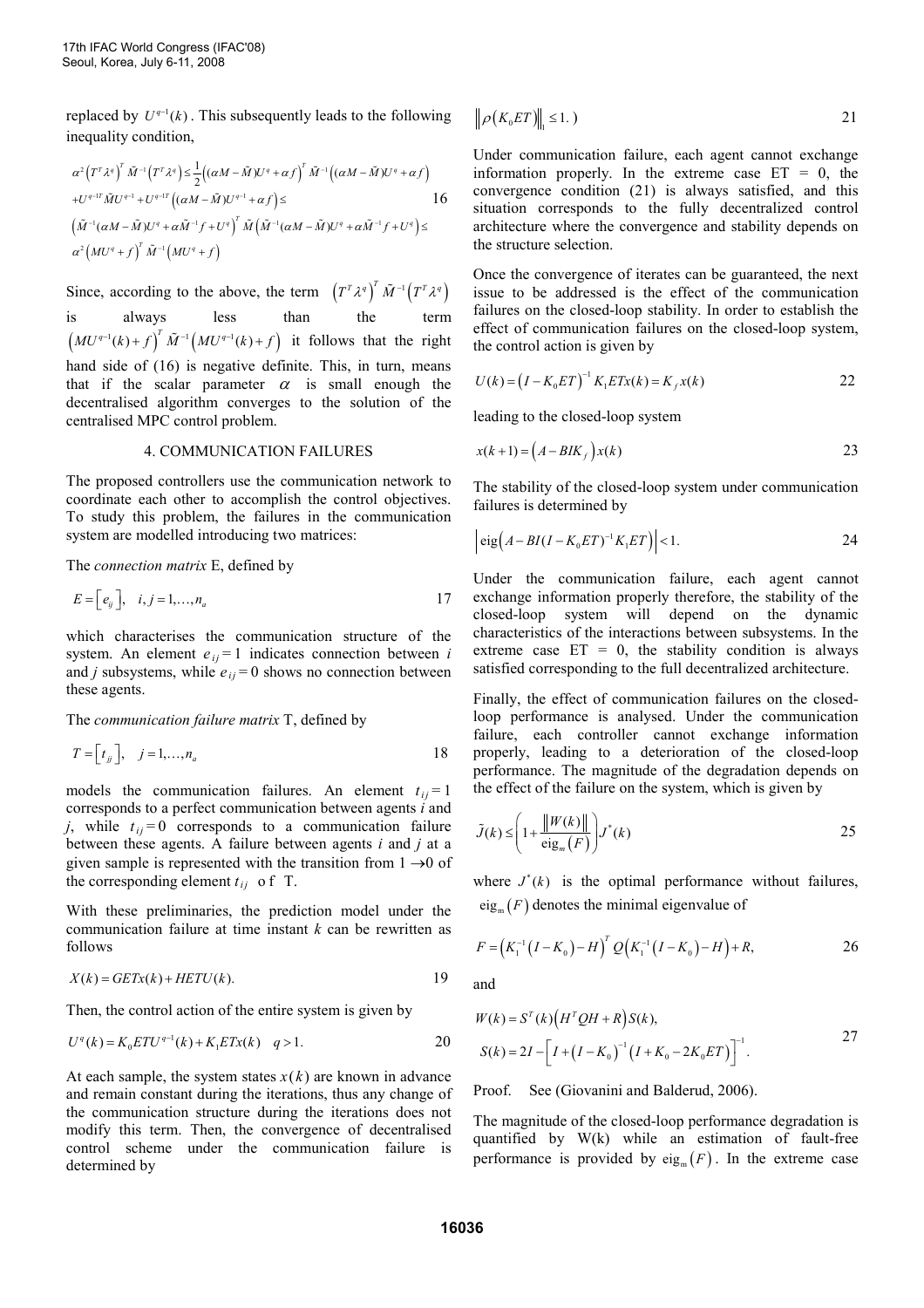where  $ET = 0$ , the resulting closed loop corresponds to the full decentralized control architecture, given by

$$
J_{Dec}(k) = \left(1 + \frac{\|W_{\max}\|}{\text{eig}_m(F)}\right) J^*(k)
$$

where

$$
W_{\text{max}} = S_{\text{max}}^T \left( H^T Q H + R \right) S_{\text{max}}^T,
$$
  

$$
S_{\text{max}} = 2I - \left[ I + \left( I - K_0 \right)^{-1} \left( I + K_0 \right) \right]^{-1}.
$$

# 5. SIMULATION AND RESULTS

An underwater towing application, which involves four UUVs that tows a non-actuated towing object along a predefined path, is considered in this simulation study. The control problem is to ensure that the actions of the UUVs are coordinated such that the towing object remains on the path.

By assuming that the towing forces generated by each UUV is linearly related to the towing energy and by denoting the towing forces generated by the i:th UUV,  $(F_{i_x}(k), F_{i_y}(k), F_{i_z}(k))$ , and the position of the towing object  $(x(k), y(k), z(k))$ , the above control problem can be stated in terms of a centralised optimal control problem,

$$
\min_{U(k)} (S(k) - W(k))^{T} Q(S(k) - W(k)) + \Delta U(k)^{T} R \Delta U(k)
$$
  
s.t. 
$$
W(k) = Gw(k) + HU(k), TU(k) \le b
$$

The matrices *Q* and *R* in (30) are symmetric and positive definite. The vector S(k) represents the reference path whilst the vector W(k) represents the predicted positions of the towing object. The vector w(k) denotes the dynamic states of the towing object at the discrete time-instant *k*. The equality constraints accounts for the dynamics of the towing object. The dynamic capabilities of the UUVs are accounted for by the second term of the value function and the inequality constraints. The dynamics of the UUVs are thus modelled as a set of value-function penalties and inequality constraints rather than as a set of equality constraints, which eliminates the need for a detailed dynamic model of each UUV. Note that since these constraints and penalties represents conservative estimates of the dynamic capabilities of the UUVs they will not be utilized to their full potential (for that, a nonlinear model is needed).

To solve the above optimal control problem a model that relates the towing forces,  $U(k)$ , to the predicted positions of the towing object, W(k), is needed. It is assumed that the amplitude of the drag forces generated when the towing object ploughs through the water depends linearly on the velocity,  $(\dot{x}(k), \dot{y}(k), \dot{z}(k))$ . The direction of the drag forces is strictly opposite to velocity direction a model describing the motion dynamics of the towing object can be obtained by applying Newton's laws of acceleration and motion.

$$
w(k+1) = \underbrace{(I+t_s\widetilde{A})}_{A}w(k) + \underbrace{t_s\widetilde{B}}_{B}u(k) + \underbrace{t_s\widetilde{V}}_{V}v(k),
$$

where  $t_s$  is the sample time and  $v(k)$  are a set of stochastic disturbances.

Once a discrete-time model representation of the system has been obtained, the model can be used to compute the constraint matrices G and H, then by replacing  $W(k)$  in the value function with the terms on the right hand side of the equality constraints the following centralised optimal control problem is obtained,

$$
\min_{U} (S - Gw - HU)^T Q(S - Gw - HU) + \Delta U^T R \Delta U
$$
  
s.t  $TU \le b$  32

In this instance it is desired to solve the above optimal control problem in a decentralized manner such that the problem can be distributed between the UUVs. The centralized problem is therefore partitioned into four subproblems, where the *j*:th sub-problem have the following structure,

$$
\min_{U_j(k)} (S - Gw - \sum_{i=1}^4 H_i U_i)^T Q (S - Gw - \sum_{i=1}^4 H_i U_i) - \Delta U_j^T \tilde{R}_{jj} \Delta U_j +
$$
  
+  $2 \sum_{i=1}^4 \Delta U_j^T \tilde{R}_{jj} \Delta U_i$  s.t  $T_j U \le b_j$ 

where,

$$
U_j(k) = [u_j(k, k) \cdots u_j(k + n_c, k)]^T,
$$
  
\n
$$
\Delta U_j(k) = [u_j(k, k) - u_j(k - 1, k) \cdots u_j(k + n_c, k) - u_j(k + n_c - 1, k)]^T,
$$
  
\n
$$
u_j(k, k) = [F_{j_x}(k, k), F_{j_y}(k, k), F_{j_z}(k, k)]^T
$$

The notation,  $B_j$ , denote the columns of the matrix B that described the influence from  $u_j(k)$  and similarly where the matrices  $\tilde{R}_{ij}$  has been appropriately derived from the symmetric positive definite matrix R.

A series of simulations have been carried out using a normalised model parameters as follows,

$$
Q = I, R = 100I, m = 15, d = 2, t_s = 1, n_c = 20, n_p = 60,
$$
  

$$
v(k) = [0.1, 0.2, -0.3]^T + \psi(k), -0.05 \le \Delta U(k) \le 0.05
$$

Fig. 1 compares the trajectories computed by the proposed algorithm and a centralised algorithm. Two slightly different versions of the proposed algorithm have been employed. In one of the versions the algorithm is allowed to iterate indefinitely until the convergence criteria has been met, whilst in the other version iterations are disallowed.

The reference path starts at a shallow depth and then spirals down to a deeper depth were some manoeuvres are performed. The performance of the centralised and the decentralised algorithms are similar. All three solutions track the reference trajectory and compensate for the disturbances well. It is also worth noticing that when limiting the number of iterations in the decentralised algorithm the performance of the control solution is only marginally affected. Fig. 2 shows snapshots (every  $20<sup>th</sup>$  sample) of the direction and amplitude of the towing forces computed by the decentralised